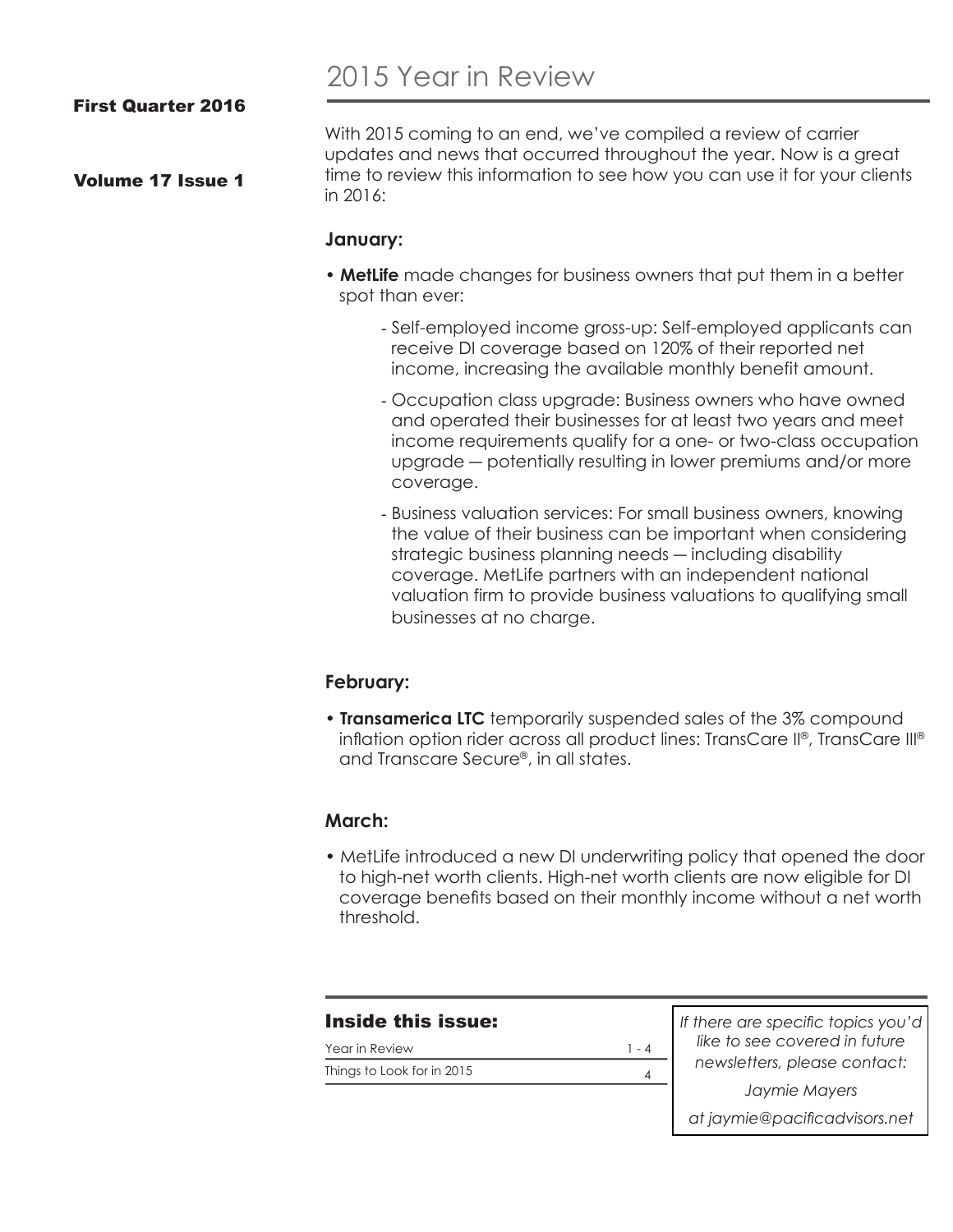## **April:**

- **Principal** made updates to their Simplified Sales Program to make their product even more competitive:
	- 1. They increased limits for Combination Simplified DI/OE: Principal removed the \$10,000/month combination cap for Simplified DI/OE. You can now offer up to:
		- \$14,000/month for Simplified DI/OE: \$4,000/month DI and \$10,000/month OE
		- \$16,000/month for Simplified DI Multi-Life/OE: \$6,000/month Multi-Life and \$10,000/month OE
	- 2. Key Person Replacement insurance is part of the Simplified Sales Program with up to \$360,000 aggregate benefit and a maximum age of 50.

## **June:**

- **Principal** made occupation class changes for business owners. They use three key factors to classify a business owner's occupation class, often resulting in a higher occupation class than before:
	- 1. Stability: Business ownership characteristics and owner's duties
	- 2. Success: Income
	- 3. Size: Number of employees

### **July:**

- **Genworth** made product enhancements to the Privileged Choice 3 long-term care product to improve affordability and consumer value:
	- Reduced base rates up to 10%
	- Couple's discount Available to individuals whose spouse or partner is not applying for coverage with them.
	- Refund of premium if a policyholder passes away before age 65, their beneficiary will receive the premiums paid minus any claims paid.
- **Meiji Yasuda Life Insurance Company and StanCorp Financial Group, Inc.** announced they have entered into a definitive agreement under which Meiji Yasuda will acquire all outstanding shares of StanCorp (The Standard). Meiji Yasuda and The Standard are both leaders in group benefit insurance in their respective markets. The Standard will become Meiji Yasuda's primary U.S. presence and partner, operating under The Standard brand within Meiji Yasuda's global structure. No changes to The Standard's current operations are anticipated. The Standard will continue executing on its strategic plan and will maintain its current brand, employees, distribution channels and product mix.

# **September:**

- **The Standard** enhanced their Simplified Underwriting program to simplify the process.
	- Simplified Underwriting is automatic: If the application meets the requirements, it will automatically be submitted for Simplified Underwriting.
	- 48 hour service commitment: If the application qualifies for Simplified Underwriting, an underwriter will provide a decision or case status within 48 hours of receiving both the application and the completed TeleApp interview at The Standard.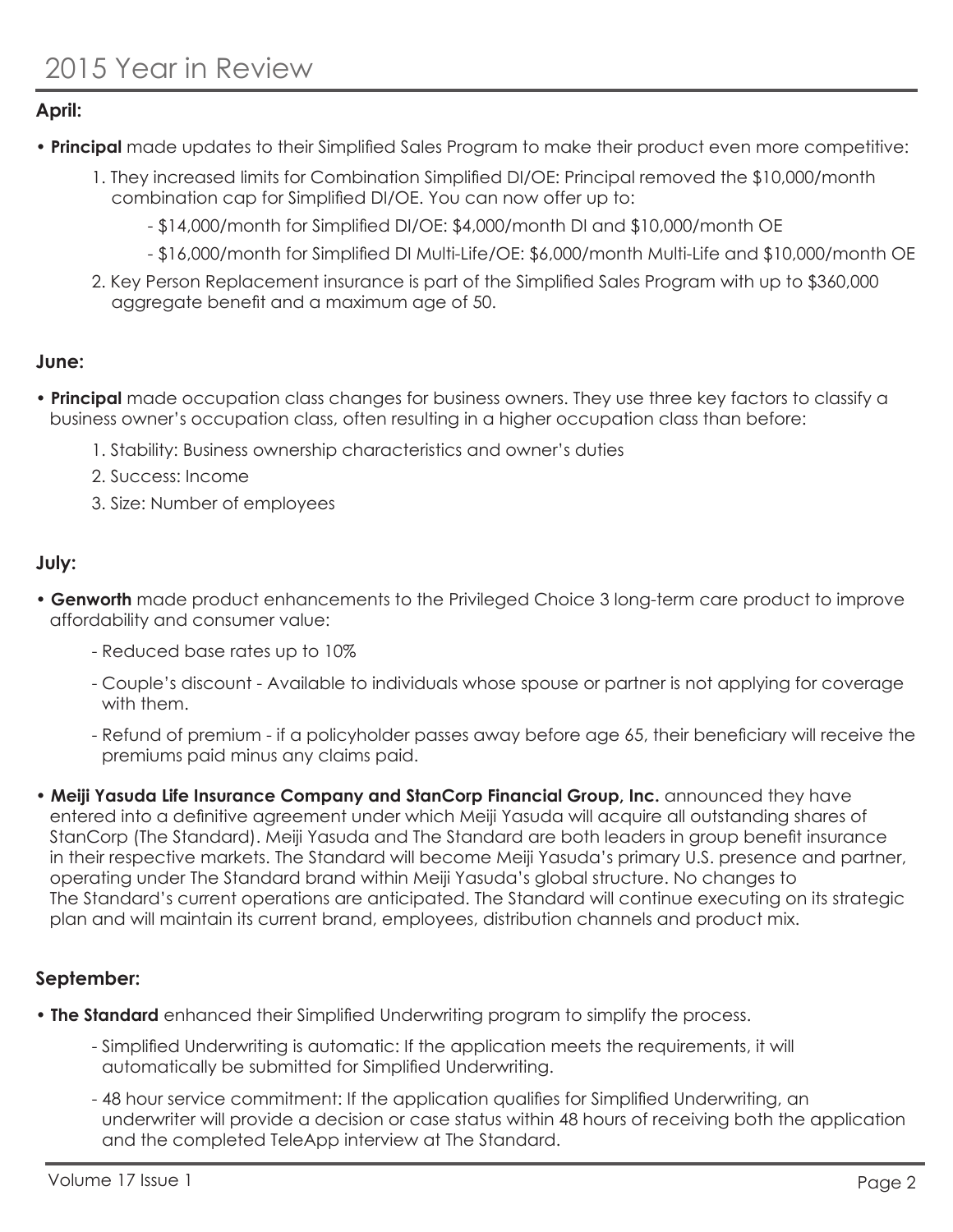# 2015 Year in Review

## **September:**

- **MetLife's** industry-leading disability policy, Income Guard, became available in California.
	- Issue to age 70
	- Specialty Specific Own Occupation for physicians
	- Discounts for AMA members
	- Industry-leading I&P limits
	- \$35,000 without Group LTD
	- \$40,000 with Group LTD
	- No restrictions on net worth
	- Wide range of benefit periods: 2, 5 and 10 years; to age 65, 67 and 70

### **November:**

- **Principal** made changes to I&P limits and Occupation Classes for IDI.
	- Principal increased Issue & Participation (I&P) limits for key occupation classes:
		- 6A, 5A, 4A, 3A:
			- Issue Limit: \$20,000
			- Participation: With other IDI \$35,000; With Group LTD \$35,000
		- 5A-M, 4A-M:
			- Issue Limit: \$17,000
			- Participation: With other IDI \$25,000; With Group LTD \$35,000
		- 3A-M:
			- Issue Limit: \$15,000
			- Participation: With other IDI \$25,000; With Group LTD \$35,000
	- Principal changed occupation classes for all IDI products for select medical occupations:
		- Physician Assistant 4A-M (from 3A)
		- Psychiatrist 4A-M (from 5A-M)
		- Anesthesiologist 3A-M (from 4A-M); Regular Occupation rider continues to be available
		- Emergency Room Physician 3A-M (from 4A-M); Regular Occupation rider continues to be available
- **Ameritas** reduced premium rates:
	- Certain professions that qualify for occupational classes 6A and 6M had a rate reduction of 5% and 10% respectively.
	- Females with professions that fall in the 6A-4A and 6M-4M occupational classes also saw rate reductions.

### **December:**

• **The Standard** removed the PHI requirement for all Business Equity Protector applications, as well as Protector Platinum, Protector Essential and Business Overhead Protector applications for monthly benefits over \$5,000. PHIs will be requested on an as-needed basis as chosen by the underwriter.